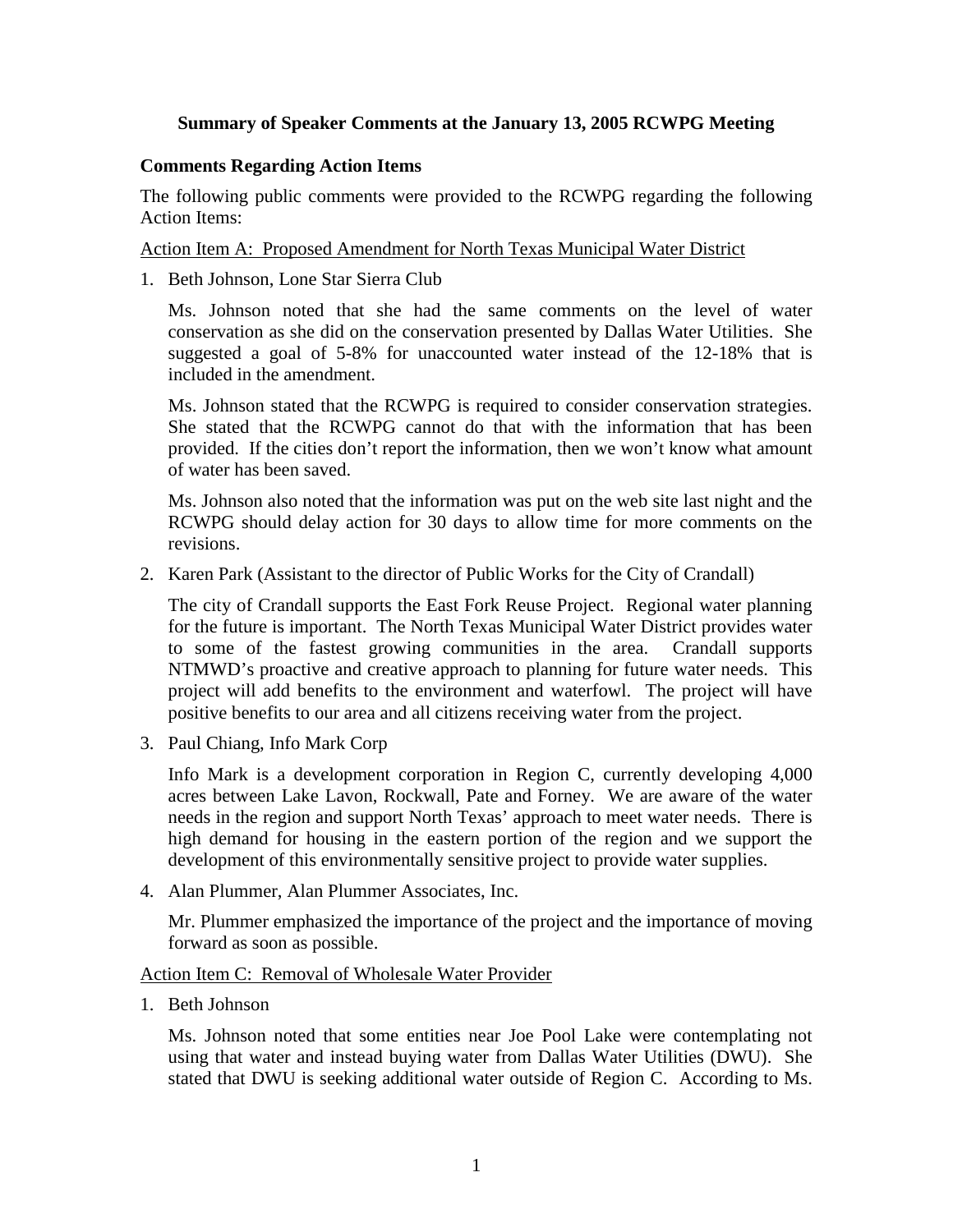Johnson, these cities had considered selling their water rights to the Midlothian Water District. How would the District's demise affect this idea?

Action Item D: Available Water Supplies by WUG/WWP

1. Beth Johnson

Ms. Johnson told the RCWPG that she was involved in an email exchange on an item with Tom Gooch and Ed Motley. She has heard two variations on supplies and demands being double counted. She cited Flower Mound as an example. She wants to ensure that nothing is doubled up. Ms. Johnson noted that the list that is in the RCWPG packet is not available on-line to the public yet. She understands that more comments can be made. She also asked that slide 13 in today's presentation include the numerical figure.

2. David Nabors

Mr. Nabors asked the RCWPG to consider system operation of the Lake Wright Patman/Cooper for supplies. In the January 2003 report prepared by Freese and Nichols, there is considerable water available from this source. The construction figures may be low, but Marvin Nichols costs are much lower based on 1979 dollars. The cost for the Wright Patman/ Cooper strategy is much less than the costs for building a new reservoir. Mr. Nabors noted that the White Oak Mitigation wants to raise the water level in Wright Patman to 242. According to Mr. Nabors, this strategy is just as feasible as Parkhouse, Marvin Nichols, and Lower Bois D'Arc.

Action Item E: Policy Topics

1. Beth Johnson

Ms. Johnson stated that Mary will be disappointed to not be included on the committee. Ms. Johnson started to speak about a letter to the TWDB on policy topics. Jim Parks stopped her by saying that was not the agenda item currently being discussed.

Ms. Johnson continued by stating that she assumed the committee meetings would be open to the public. She also stated that the agendas should be posted. She also noted that the letter Jim was writing to the TWDB had not been posted on-line.

# Action Item F: Letter in Support of Funding for the Regional Water Planning Process

1. Beth Johnson

Ms. Johnson cited the last sentence in the second paragraph as being problematic. She stated that the agenda does not divulge the topics that are included in this letter. In her opinion, the letter changes the authority of the TWDB. She sees this as a problem. Ms. Johnson stated that the topic deserved further discussion. She noted that the letter refers only to water projects and does not mention federal funding for water conservation. She stated that the Power Point presentation talks about planning but that the letter does not. Ms. Johnson also noted that the letter had been placed on the web site this morning and that was not enough time for the public to digest the information being presented.